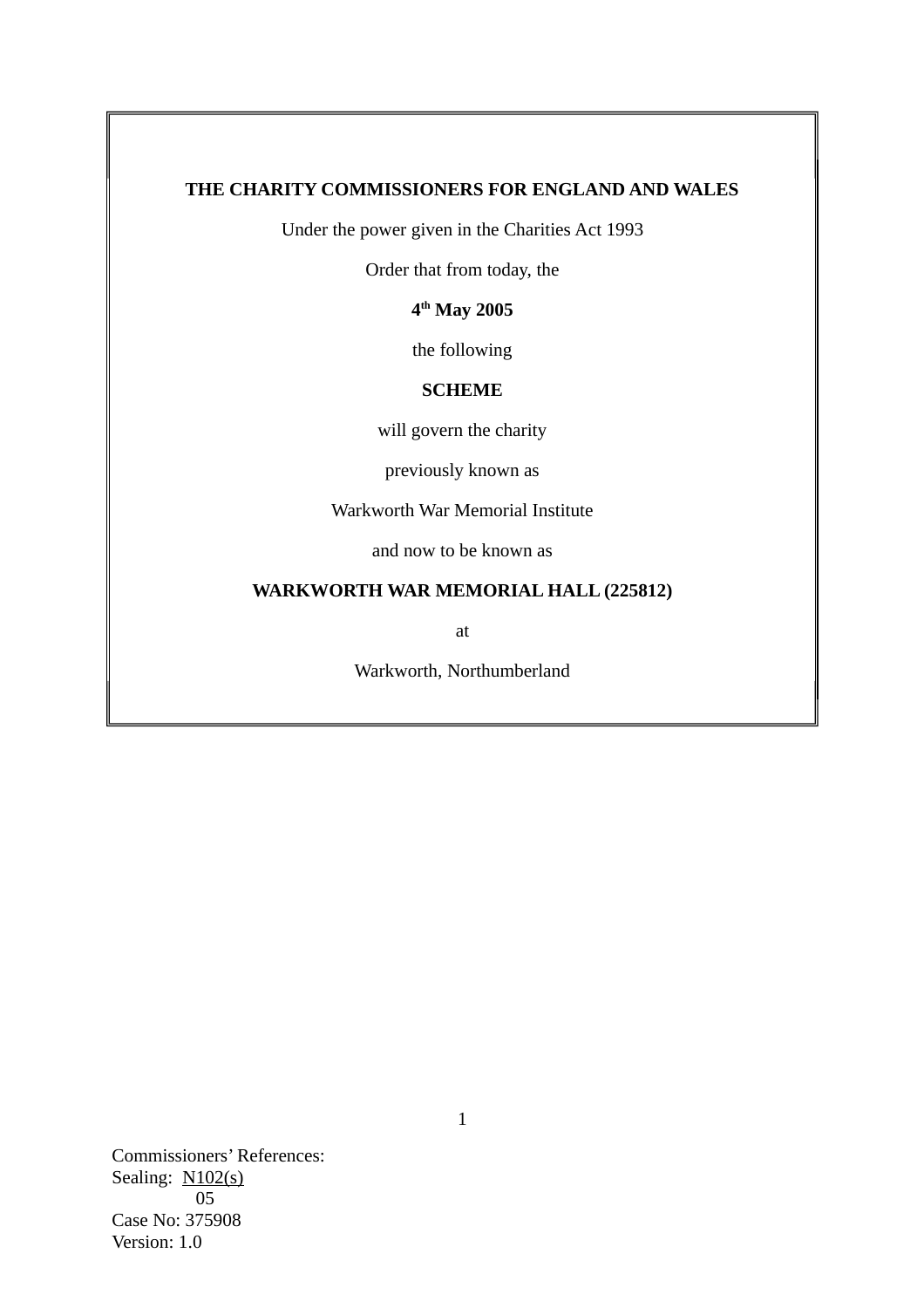## *1.* **Definitions**

In this scheme:

 "the trusts" means the provisions which at any given time regulate the purposes and administration of the charity.

"the governing document means the document or documents setting out the trusts.

"the area of benefit" means the parish of Warkworth, Northumberland, and its neighbourhood.

"the committee" means the committee of management of the charity.

"the existing trustees" means the persons listed in part 1 of the schedule to this scheme.

"the members" means the members of the committee (who are the charity trustees of the charity) acting under this scheme.

"the village hall" means the building provided by the charity in accordance with its objects.

"the Commissioners" means the Charity Commissioners for England and Wales.

# **ADMINISTRATION**

# *2.* **Administration**

- (1) Subject to sub-clause (2) of this clause*,* the charity must be administered by the committee in accordance with this scheme. This scheme replaces the former trusts of the charity.
- (2) The charity must be administered by the existing trustees until the end of the first annual general meeting held under this scheme. They must administer the charity in accordance with the provisions of this scheme.

# *3.* **Name of the charity**

The name of the charity is Warkworth War Memorial Hall.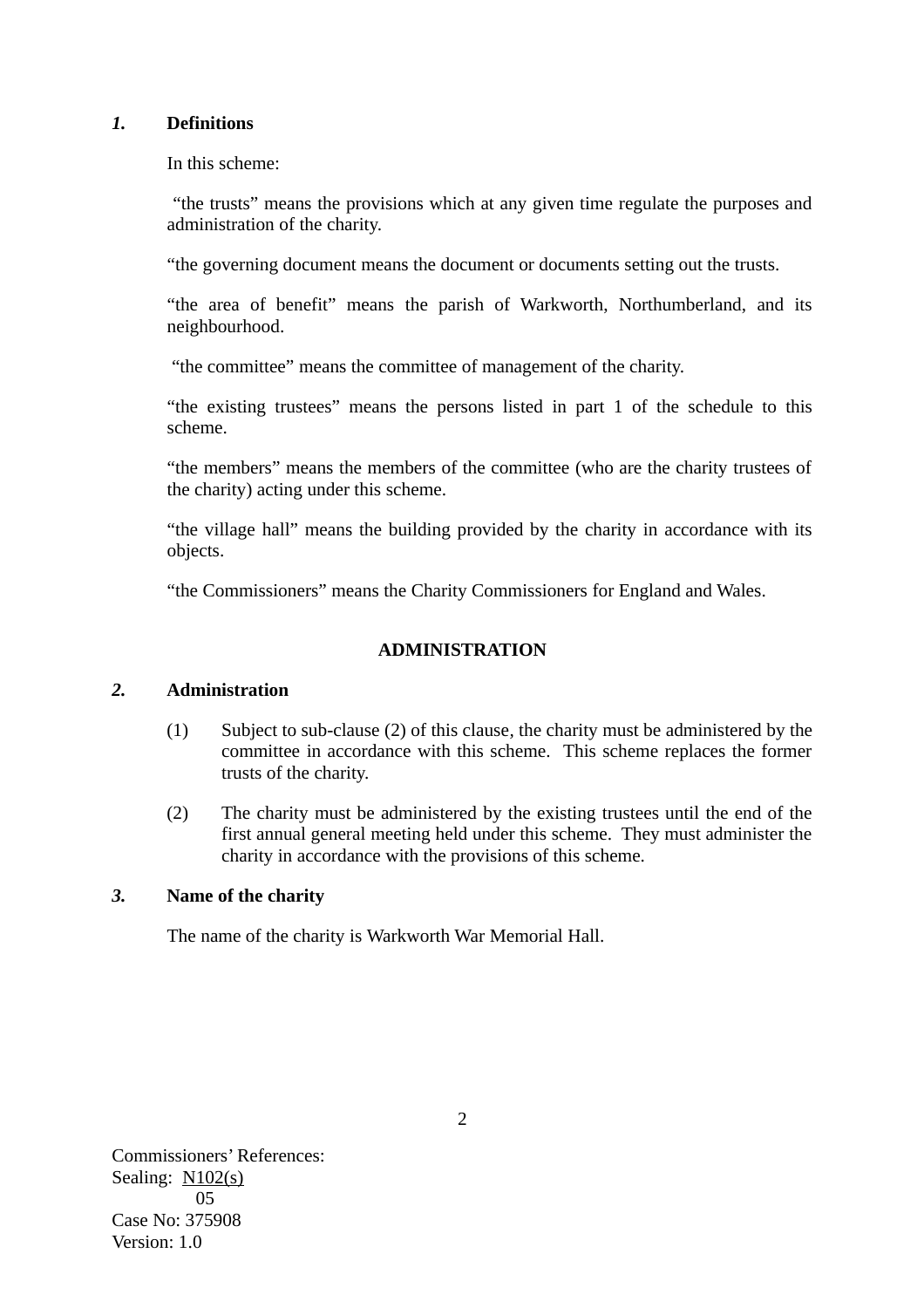#### **OBJECT**

## *4.* **Object of the charity**

- (1) The object of the charity is the provision and maintenance of a village hall for use by the inhabitants of the area of benefit without distinction of political, religious or other opinions, including use for:
	- (a) meetings, lectures and classes, and
	- (b) other forms of recreation and leisure-time occupation,

with the object of improving the conditions of life for the inhabitants.

(2) Subject to clause 24, the land identified in part 2 of the schedule to this scheme must be retained by the committee for use for the object of the charity.

## **POWERS OF THE COMMITTEE**

## *5.* **Powers of the committee**

In addition to any other powers which they have, the committee may exercise the following powers in furtherance of the objects of the charity:

- (1) Power to sell, lease or otherwise dispose of all or any part of the charity's property which is not required by clause 4 above to be retained for use for the object of the charity. (The committee must comply with the restrictions on disposal imposed by section 36 of the Charities Act 1993, unless the sale, lease or disposal is excepted from these restrictions by section 36(9)(b) or (c) or section 36(10) of that Act.)
- (2) Power to provide and maintain furniture and equipment for use in the village hall.
- (3) Power to appoint staff (who must not be members) and pay them reasonable remuneration, including pension provision for them and their dependants.
- (4) Power to insure against public liability and, if appropriate, employers' liability; and to insure the buildings of the charity to their full value against fire and all other usual risks (except to the extent that the buildings are insured against any of these risks by a tenant).
- (5) Power to raise funds. (The committee must not undertake any permanent trading activity.)
- (6) Power to co-operate with other charities, voluntary bodies and statutory authorities. The committee may exchange information and advice with them.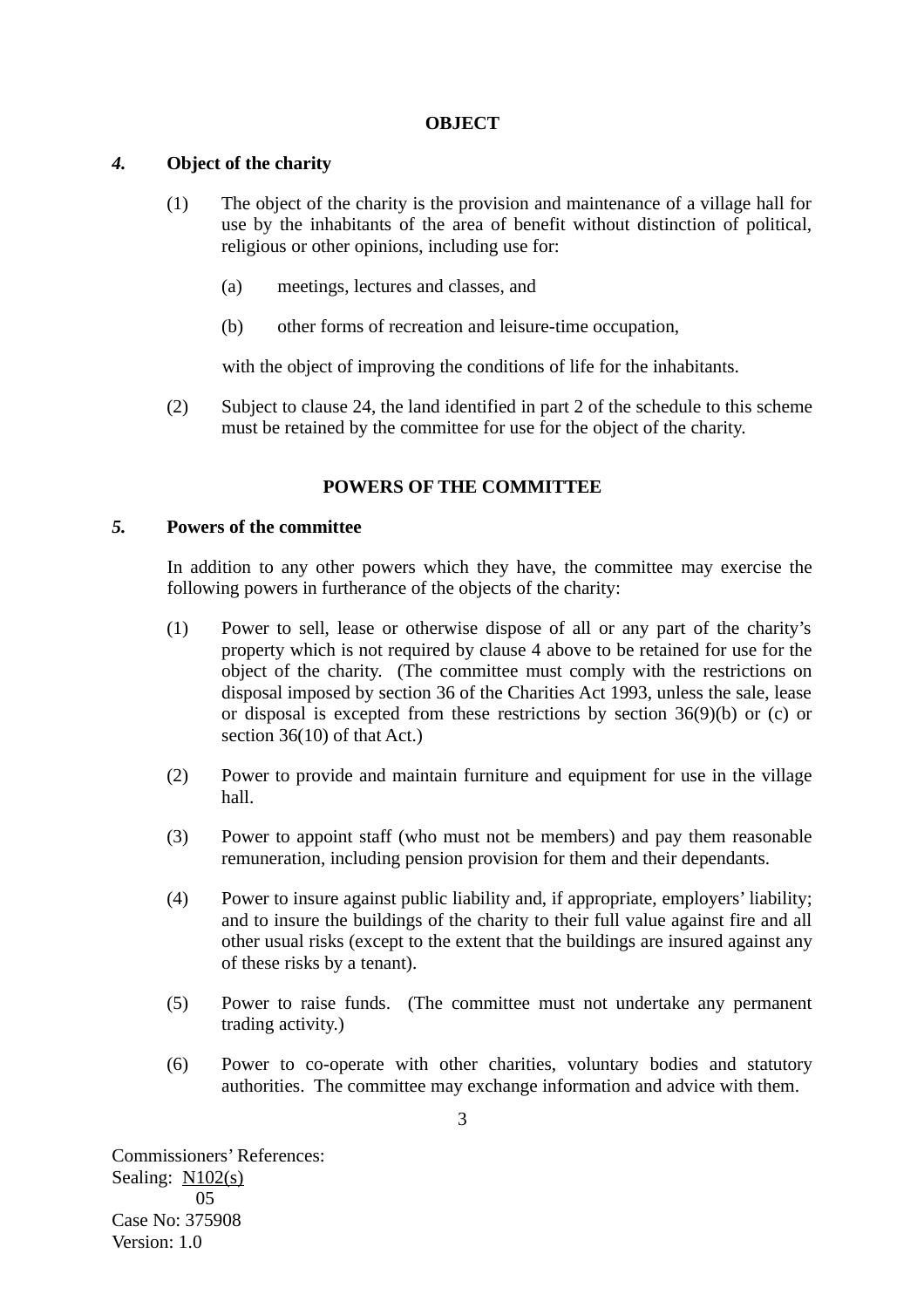(7) Power to make rules and regulations consistent with this scheme for the management of the charity.

## **COMMITTEE**

## *6.* **Committee of management**

(1) Subject as provided in clause 9 , there shall be:

3 elected members; and

one appointed member for each of the organisations listed in part 3 of the schedule to this scheme.

- (2) The committee may resolve to add the names of other organisations operating in the area of benefit to the list in part 3 of the schedule to this scheme. The resolution must be passed at an ordinary meeting of the committee by not less than two thirds of the members of the committee.
- (3) The members of the committee are the managing trustees of the charity.
- (4) The term of office of all members will end at the end of the annual general meeting following the date on which they came into office. They may be reelected or re-appointed.

## *7.* **Elected members**

- (1) The elected members must be appointed at the annual general meeting.
- (2) The appointment will be effective from the end of the annual general meeting at which the appointment is made.

# *8.* **Appointed members**

- (1) Each of the organisations listed in part 3 of the schedule to this scheme must appoint 1 appointed member:
- (2) Any appointment must be made according to the ordinary practice of the appointing body.
- (3) An appointment must not be made more than 2 months before the annual general meeting.
- (4) The appointment will be effective from the later of:
	- (a) the end of the annual general meeting; and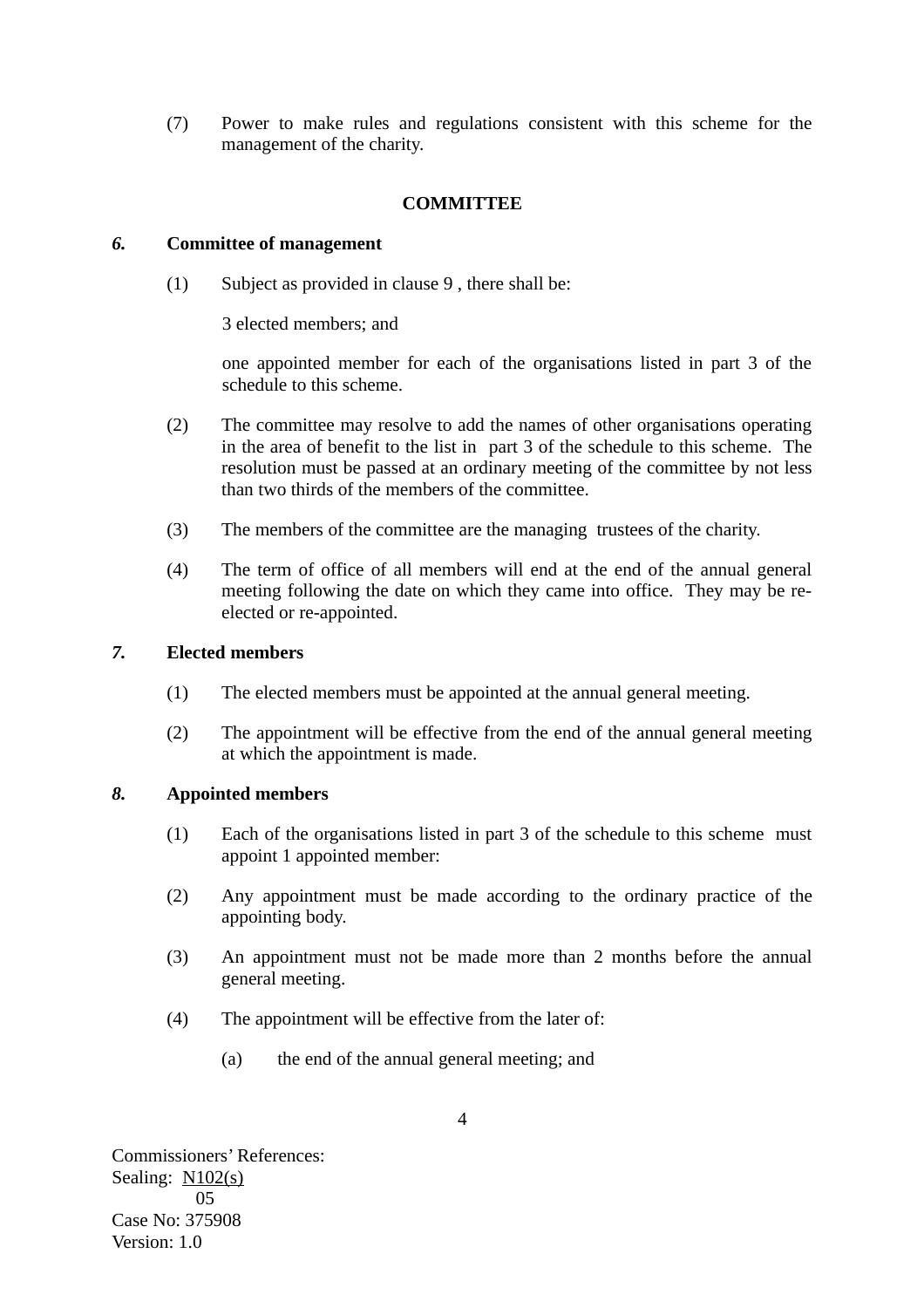- (b) the date on which the committee or their secretary or clerk are informed of the appointment.
- (5) The person appointed need not be a member of the relevant appointing body.

## *9.* **Co-opted members**

The committee may appoint not more than 2 co-opted members. The appointment must be made at a special meeting of the committee. The appointment will be effective from the end of that meeting until the end of the following annual general meeting.

## *10.* **New members**

The committee must give each new member on their first appointment:

- (1) a copy of this scheme and any amendments made to it;
- (2) a copy of the charity's latest report and statement of accounts.

## *11.* **Register of members**

- (1) The committee must keep a register of the name and address of every member and the dates on which their terms of office begin and end.
- (2) Before acting as a member, every member must (whether on their first appointment or on any later re-appointment) sign in the register a declaration of acceptance and willingness to act in the trusts of this scheme.
- (3) The committee must promptly report any vacancy in the office of appointed member to the body entitled to fill it.

## *12.* **Members not to have a personal interest**

- (1) Subject to sub-clause (2) of this clause and except with the prior written approval of the Commissioners no member may:
	- (a) receive any benefit in money or in kind from the charity; or
	- (b) have a financial interest in the supply of goods or services to the charity; or
	- (c) acquire or hold any interest in property of the charity (except in order to hold it as a trustee of the charity).
- (2) All members may use the village hall as inhabitants of the area of benefit in accordance with the object of the charity.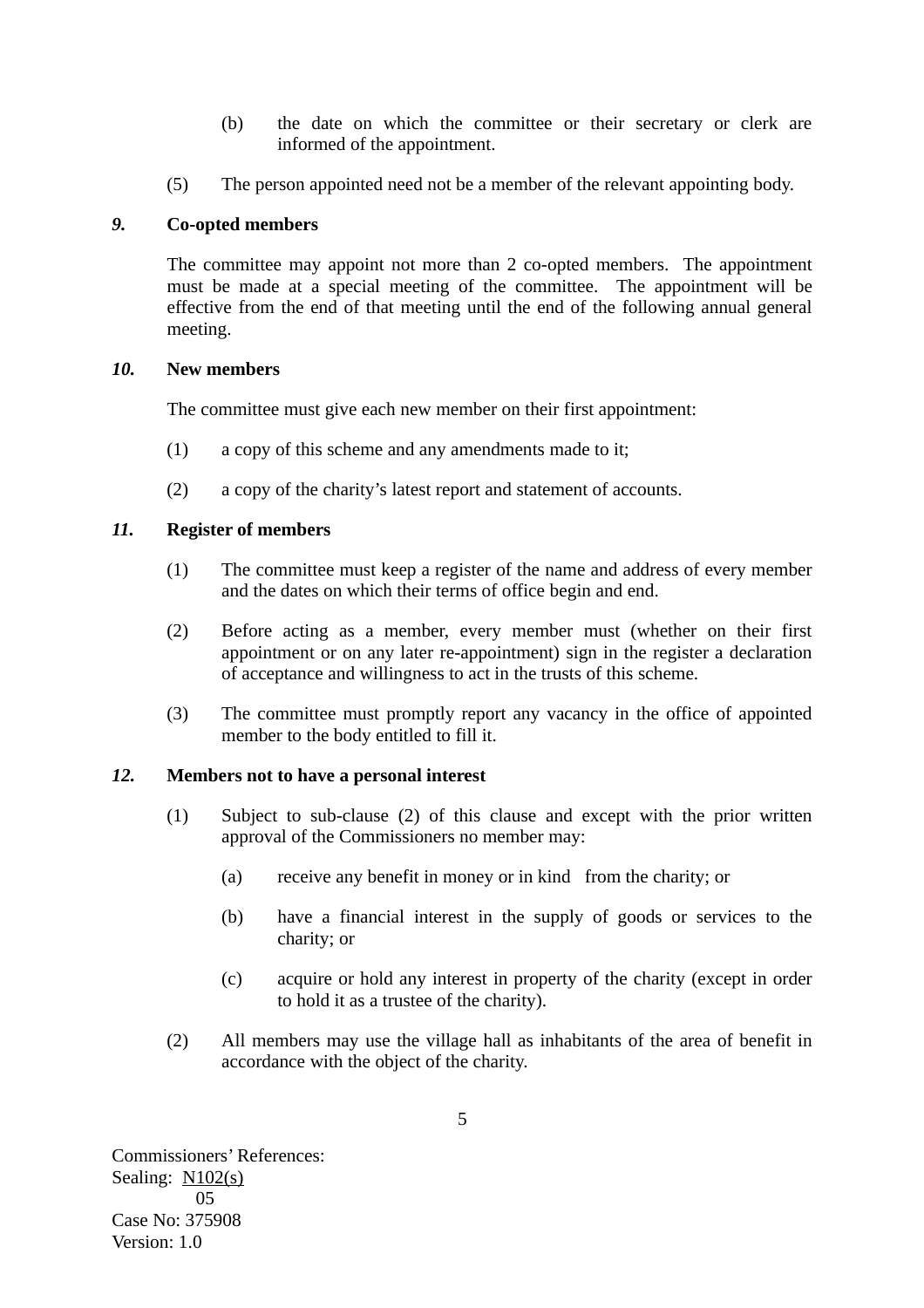## *13.* **Termination of membership**

A member will cease to be a member if he or she:

- (1) is disqualified from acting as a trustee by section 72 of the Charities Act 1993; or
- (2) is absent without the permission of the members from all their meetings held within a period of 6 months and the members resolve that his or her office be vacated; or
- (3) gives not less than one month's notice in writing of his or her intention to resign (but only if at least one third of the total number of members will remain in office when the notice of resignation is to take effect).

#### **OFFICERS**

#### *14.* **Chairman**

- (1) At their first meeting in each year after the annual general meeting the members must elect one of their number to be chairman of their meetings.
- (2) The members present at a meeting must elect one of their number to chair the meeting if the chairman is not present or the office of chairman is vacant.

### *15.* **Secretary and treasurer**

The committee may appoint a secretary and treasurer. The offices may be held by:

- (1) members (who must not receive any reward for acting and who may be dismissed as secretary or treasurer at any time); or
- (2) some other suitable persons (who may be employed upon such reasonable terms, including terms as to notice, as the committee think fit).

## **MEETINGS OF COMMITTEE**

#### *16.* **Ordinary meetings**

- (1) The committee must hold at least 2 ordinary meetings in each year.
- (2) Ordinary meetings require at least 10 days' notice.
- (3) The chairman, or any two members, may call an ordinary meeting at any time.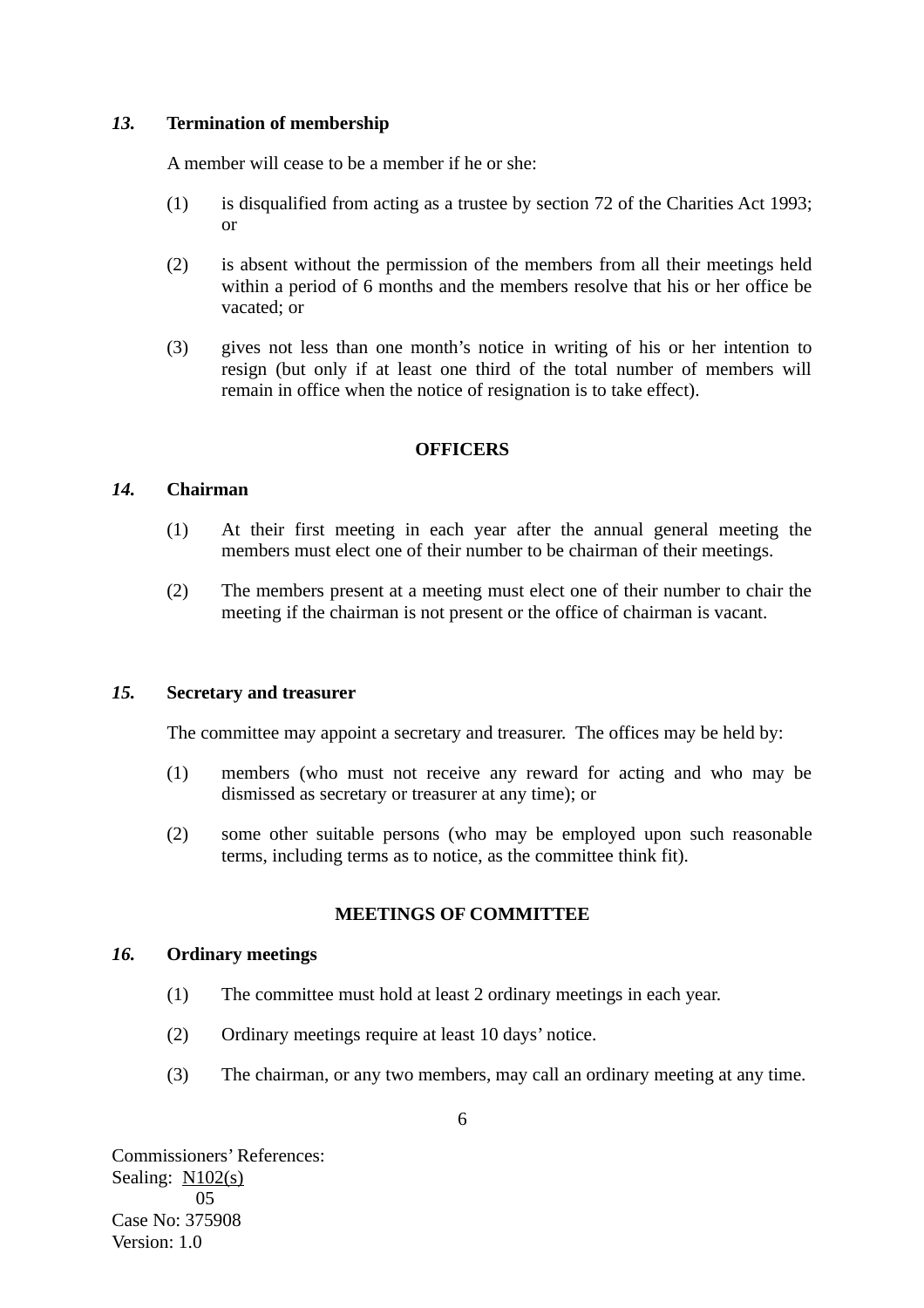## *17.* **Special meetings**

- (1) The chairman, or any two members, may call a special meeting at any time.
- (2) Special meetings require at least 7 days' notice, except that meetings to consider the appointment of a co-opted member require at least 21 days' notice.
- (3) The notice calling a special meeting must include details of the business to be transacted at the meeting.
- (4) A special meeting may, but need not, be held immediately before or after an ordinary meeting.

## *18.* **Quorum**

- (1) Subject to sub-clause (2) below, no business may be transacted at a meeting unless there are present at least one-third of the total number of members.
- (2) If there are fewer than one third of the total number of members in office, the committee must take such action as is required for the purpose of filling vacancies in its number, but it may not do any other business.

## *19.* **Voting**

- (1) Every matter must be decided by majority decision of the members present and voting at a duly convened meeting of the committee.
- (2) The chairman of the meeting may cast a second or casting vote only if there is a tied vote.

## *20.* **Recording of meetings**

The committee must keep a proper record of its meetings. The record must be retained by:

- (1) the secretary; or
- (2) another suitable person appointed by the committee to do so

who must allow the members access to it.

## *21.* **Members to act jointly**

The members must exercise their powers jointly, at properly convened meetings.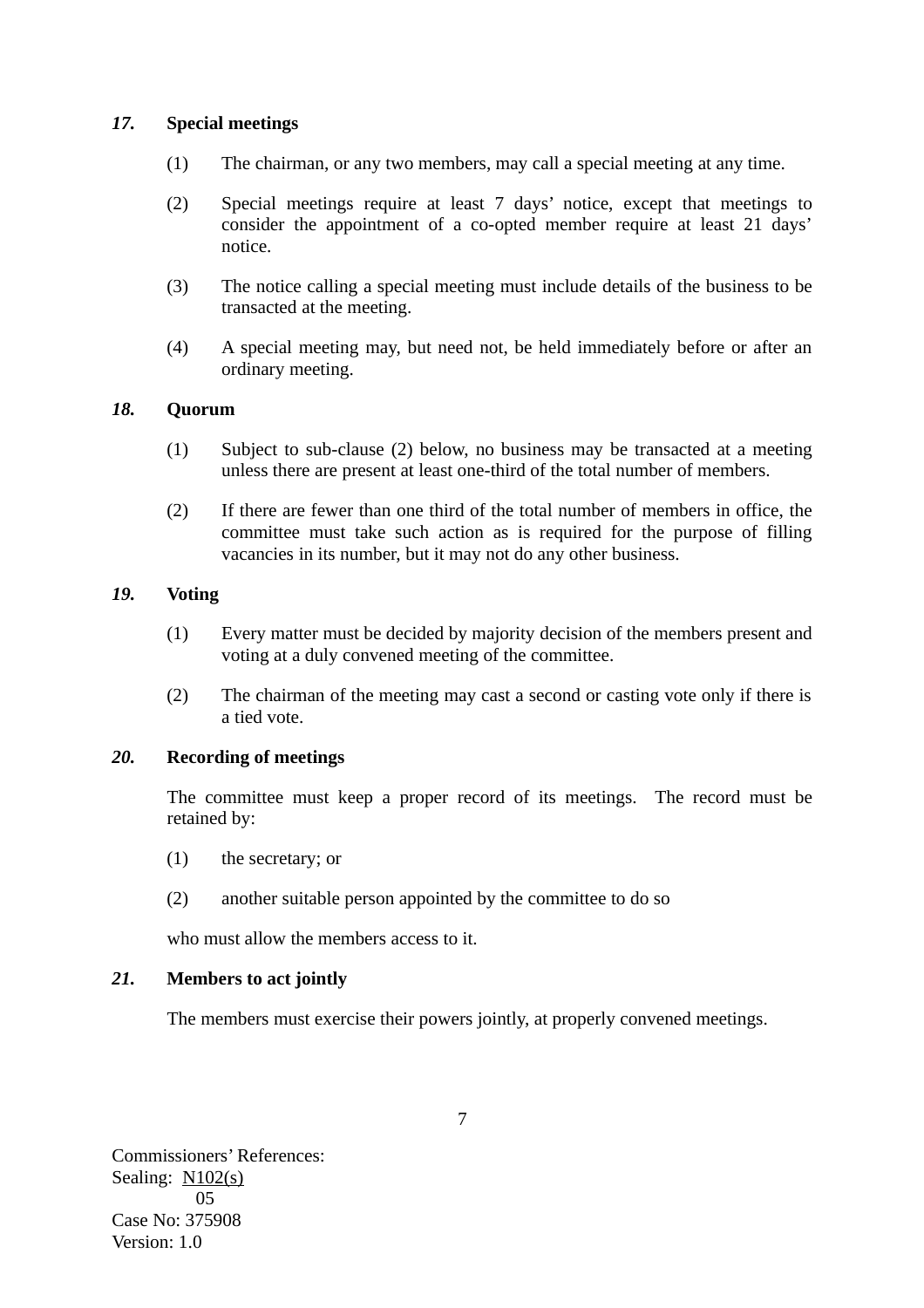## **ANNUAL GENERAL MEETING**

#### *22.* **Annual general meeting**

- (1) There must be an annual general meeting of the charity in April of each year, or as soon as possible thereafter.
- (2) All inhabitants of the area of benefit of 18 years and upward must be allowed to attend and vote at the meeting. The committee may allow inhabitants who are under 18 to attend (but not vote at) the meeting.
- (3) The first annual general meeting after the date of this scheme must be called by the existing trustees within 12 months of that date. Every other meeting must be called by the committee.
- (4) Public notice of the meeting must be given in the area of benefit at least 14 days before the meeting.
- (5) The chairman of the existing trustees shall chair the first meeting. The chairman of the committee shall chair subsequent meetings. The persons present must elect one of their number to chair the meeting if the chairman is not present.
- (6) At the meeting the committee must present the report and accounts for the last financial year. The existing trustees must present the report and accounts to the first meeting.
- (7) Every matter must be decided by majority decision of those present and voting. The chairman of the meeting may cast a second or casting vote only if there is a tied vote.

## **CHARITY PROPERTY**

## *23.* **Use of income and capital**

- (1) The committee must firstly apply:
	- (a) the charity's income; and
	- (b) if the committee think fit, expendable endowment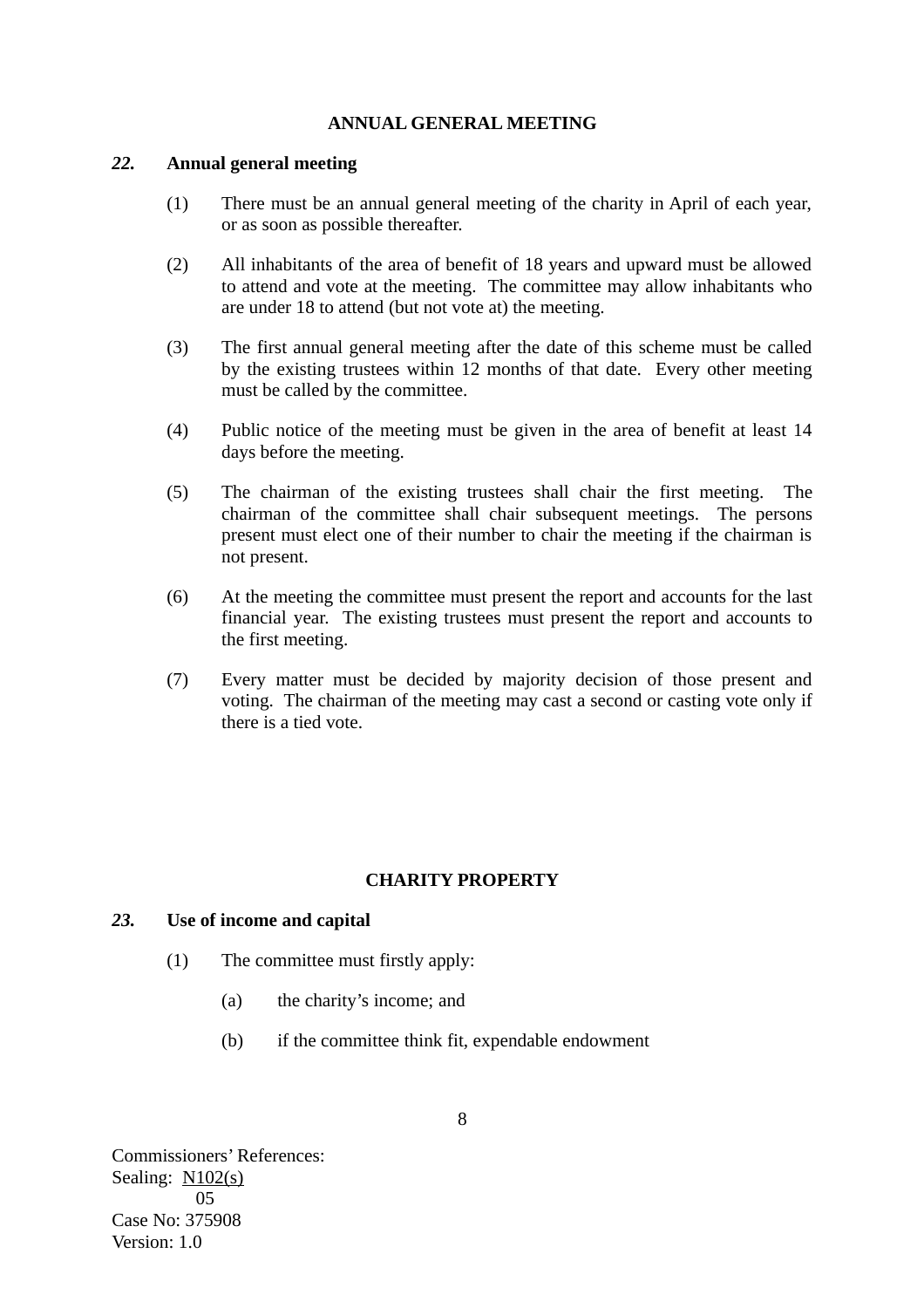in meeting the proper costs of administering the charity and of managing its assets.

- (2) After payment of these costs, the committee must apply the remaining income in furthering the object of the charity.
- (3) The committee may also apply for the object of the charity:
	- (a) expendable endowment; and
	- (b) permanent endowment, but only on such terms for the replacement of the amount spent as the Commission may approve by order in advance.

## *24.* **Sale of land**

- (1) Subject to the provisions of this clause, the committee may sell all or part of the land identified in part 2 of the schedule. (The committee must comply with the restrictions on disposal imposed by section 36 of the Charities Act 1993, unless the disposal is excepted from these restrictions by section 36(9) (b) or  $(c)$  or section 36(10) of that Act.)
- (2) The committee may only sell the land if:
	- (a) the committee decide that the land is no longer required for use as a village hall; and
	- (b) the decision to sell is confirmed by a resolution passed at a meeting of the inhabitants of the area of benefit of 18 years and upward. At least 14 days' notice of the meeting, setting out the terms of the resolution, must be given.
- (3) Unless the Commissioners otherwise direct, the committee must invest the proceeds of any such sale in trust for the charity.
- (4) The committee must apply the income from the invested proceeds of sale in furtherance of the object of the charity. If, by reason of the sale, it is no longer possible to carry out that object, the committee must apply the income of the charity in providing or assisting in the provision of recreational facilities for the inhabitants of the area of benefit in the interests of social welfare with the object of improving their conditions of life.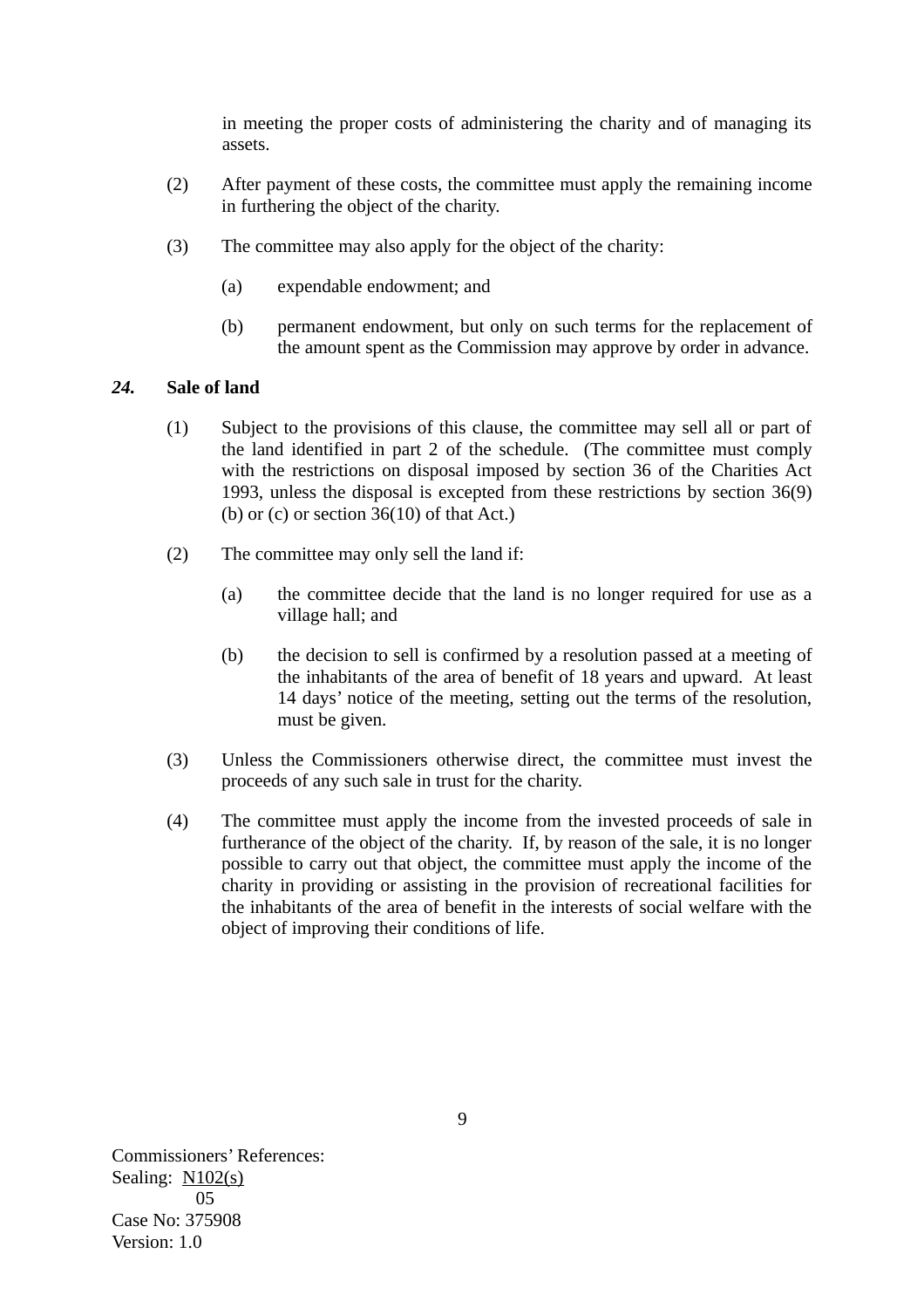## **POWER OF AMENDMENT**

#### **25. Power of amendment**

- (1) The committee (subject to the provisions of this clause) may from time to time amend the trusts if they are satisfied that it is expedient in the interests of the charity to do so.
- (2) The committee must not make any amendment which would have the effect directly or indirectly of:
	- (a) altering or extending the purposes of the charity;
	- (b) authorising the committee to do anything which is expressly prohibited by the trusts of the charity;
	- (c) causing the charity to cease to be a charity at law;
	- (d) altering or extending the power of amendment that is conferred by this clause.
- (3) The committee must obtain the prior written approval of the Commissioners before making any amendment which would have the effect directly or indirectly of:
	- (a) enabling them to spend permanent endowment or capitalise income of the charity;
	- (b) conferring a benefit of any kind on all or any of the current members or their successors;
	- (c) restricting the existing right of any person (other than the members) to appoint or remove a member, or trustee for the charity, or to intervene in the administration of the charity, without the consent of that person;
	- (d) varying the name of the charity.
- (4) A decision to make an amendment must be approved at an annual general meeting of the charity at which:
	- (a) at least 14 clear days' public notice has been given in the area of benefit, the notice stating the business to be considered; and
	- (b) such amendments are approved by a two-thirds majority of the inhabitants of the area of benefit present and voting at the meeting.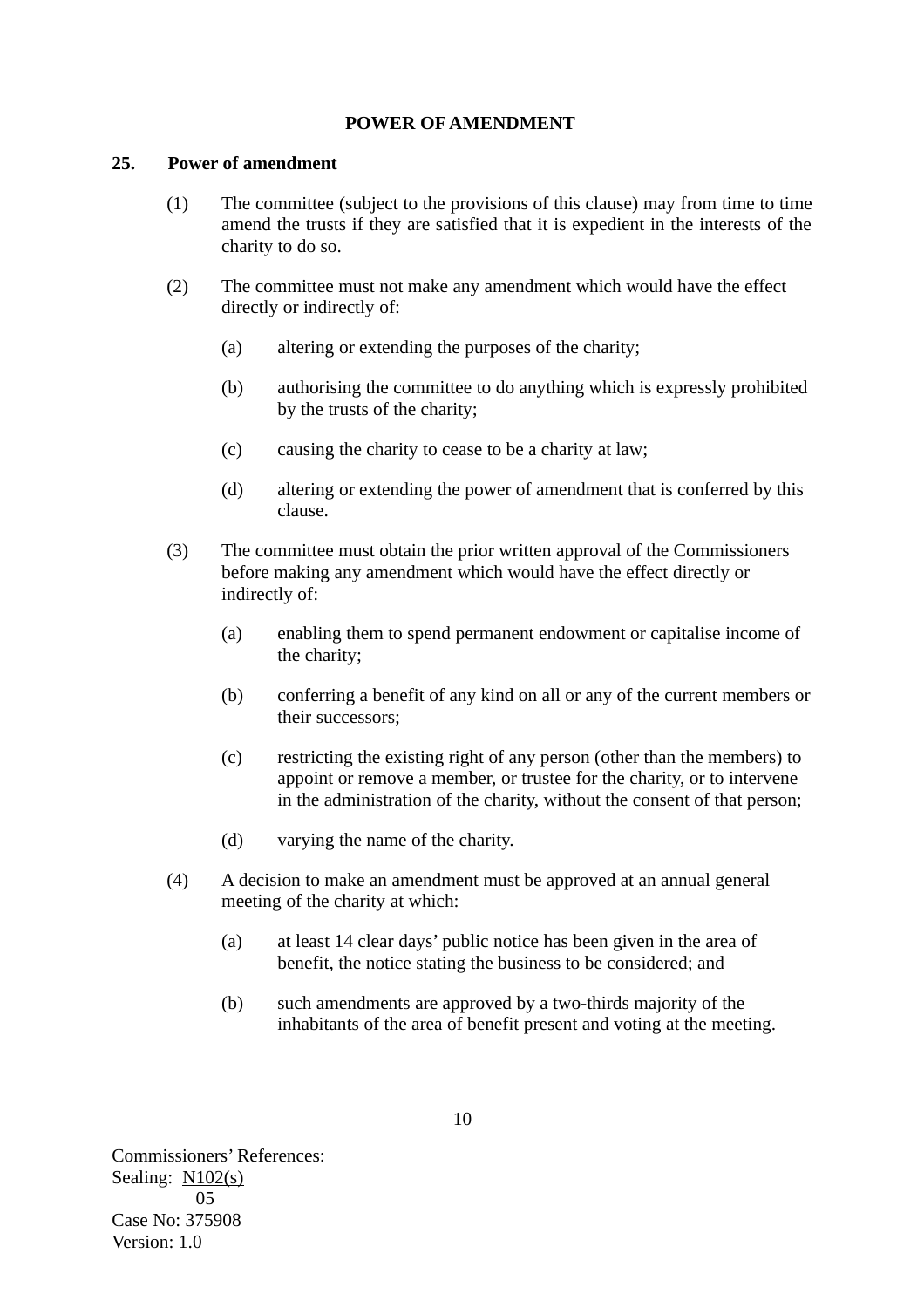- (5) The committee must:
	- (a) prepare a written memorandum of each amendment, which must be signed at the meeting at which the amendment is made by the person chairing the meeting;
	- (b) send to the Commissioners a certified copy of the memorandum within three months of the date of the meeting; and
	- (c) retain the memorandum as part of the governing document.

## **GENERAL PROVISIONS**

## **26. Questions relating to the Scheme**

The Commissioners may decide any question put to them concerning:

- (5) the interpretation of this scheme; or
- (6) the propriety or validity of anything done or intended to be done under it.

## **SCHEDULE**

## **PART 1**

Thomas Ralph Hogg John Howliston Alan Nickalls John Bradley Say Peter James Forsyth Michael John Turvey Philip Douglass

## **PART 2**

Land with the building thereon called the Warkworth War Memorial Institute.

# **PART 3**

Warkworth Cricket Club Warkworth Flower Club Warkworth Keep Fit Club Warkworth Village Choir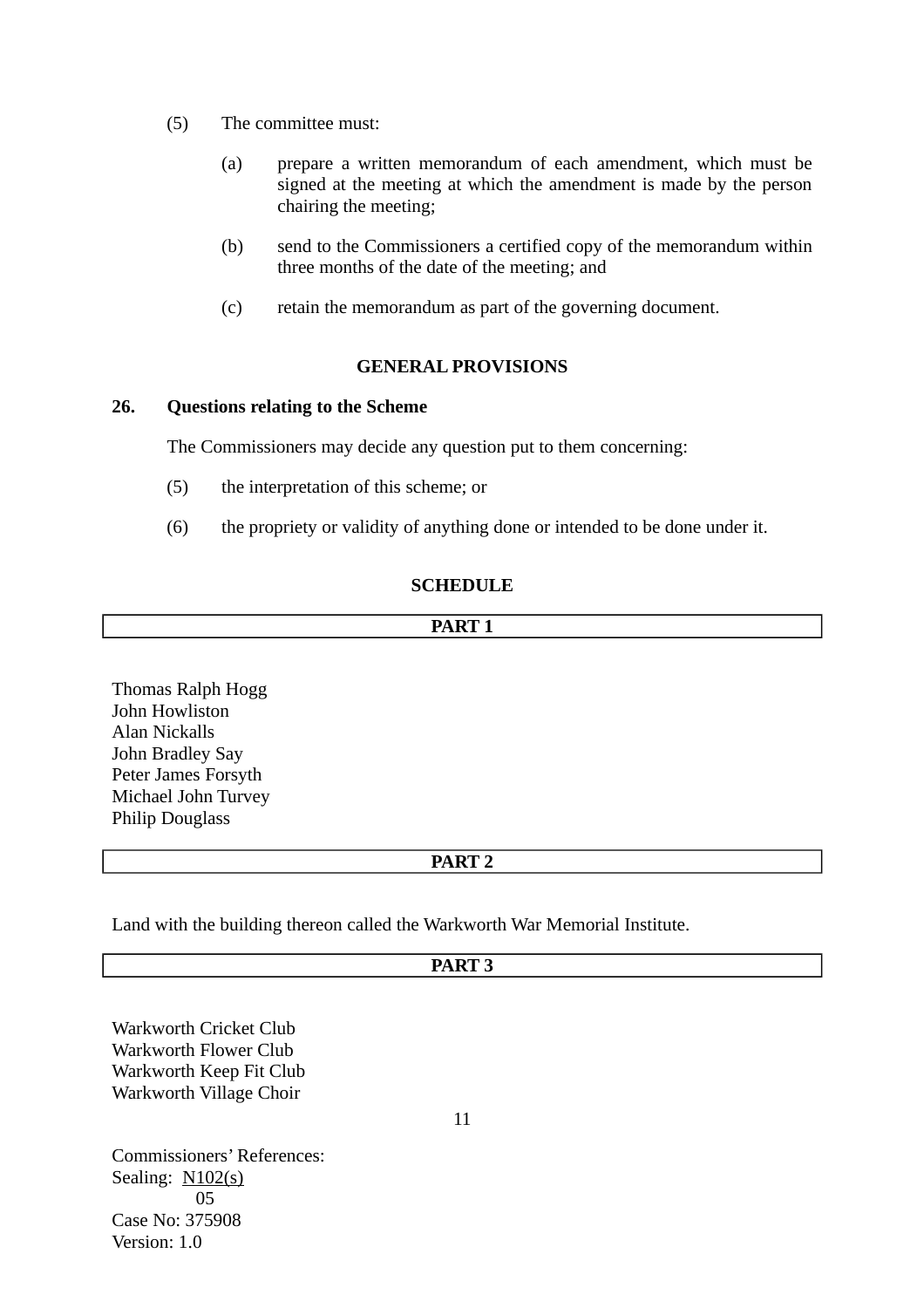Warkworth Drama Club Warkworth Christmas Lights Committee Warkworth Royal British Legion Warkworth Art Group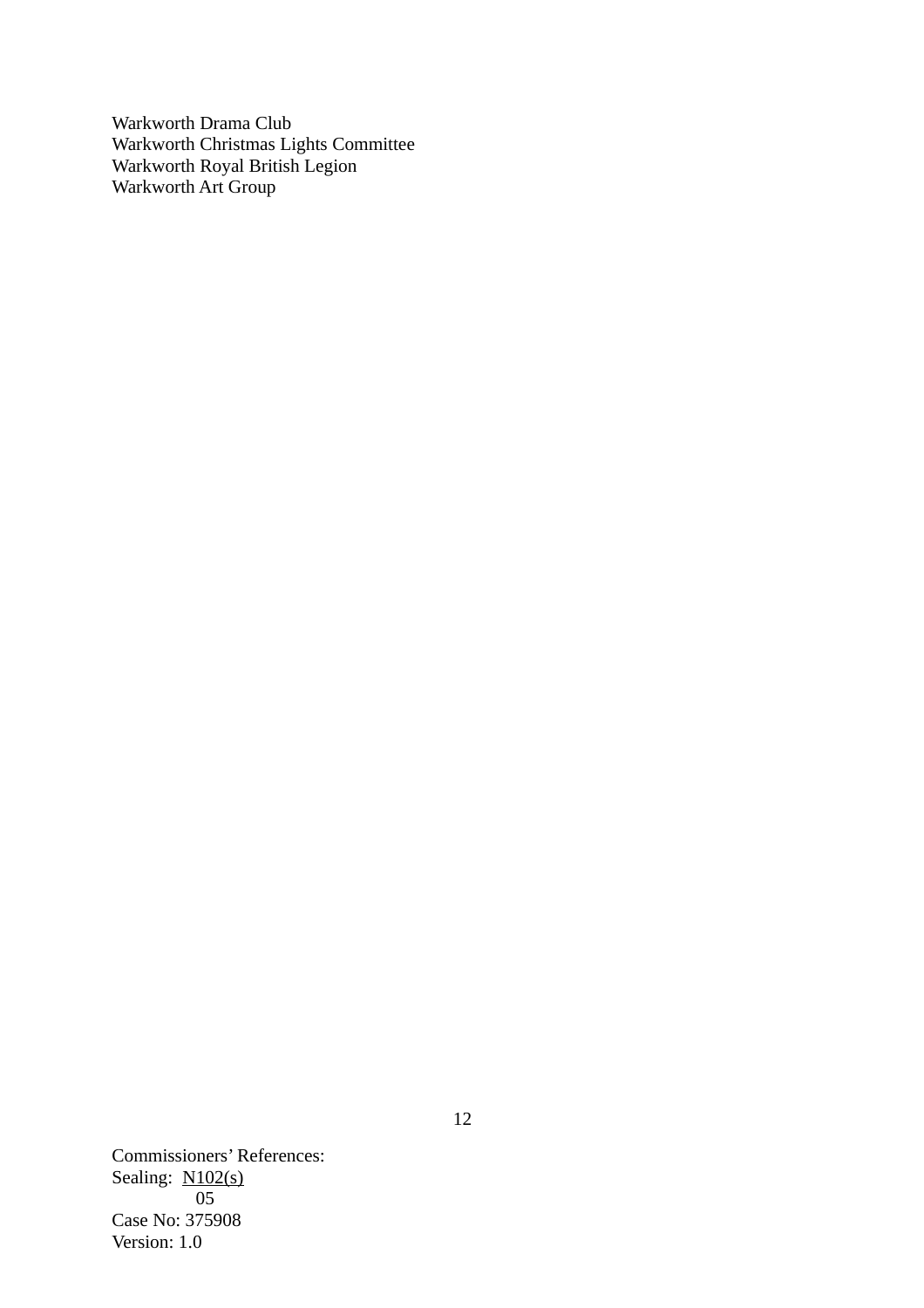# **Document History**

| <b>Date</b>                                                           | Reason for Change                   | Ver | Author |  |
|-----------------------------------------------------------------------|-------------------------------------|-----|--------|--|
| <b>Recent</b>                                                         | Do not Delete any text in this line | 2.0 |        |  |
| To remove an update, select the entire row and then Table Delete Rows |                                     |     |        |  |

<span id="page-12-0"></span>*Do not delete anything below this line.*